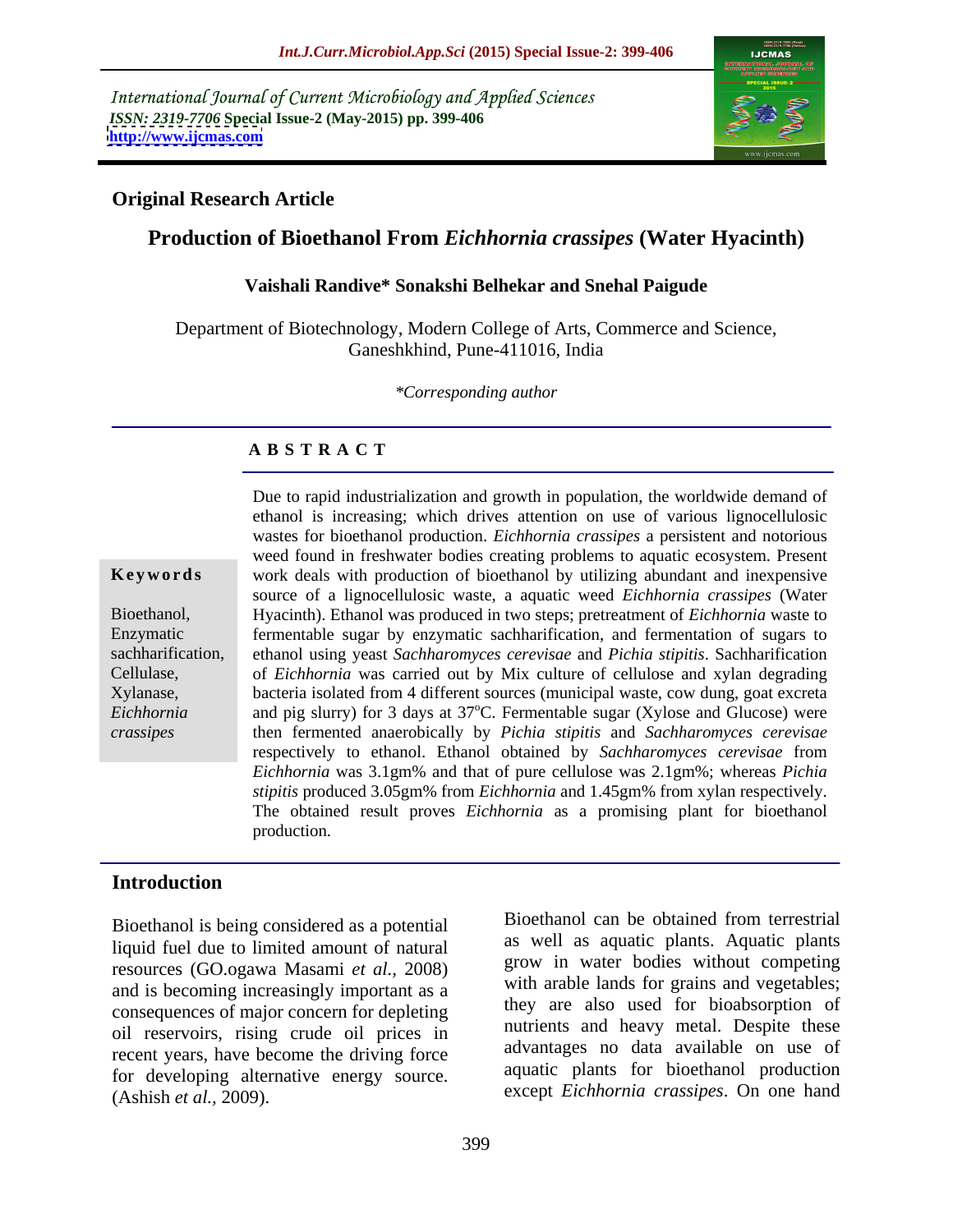distribution of *Eichhornia crassipes* has large amount of lignocellulosic residues and become a persistent and expensive aquatic enzymating sachharification of cellulose and problem damaging the environment, xylan (from *Eichhornia crassipes)* to irrigation system and crops. and on the other hand to reduce these problems much constitutes about 45% of raw material hence attention is focused on the potential use of *Pichia stipitis*, a pentose fermenting yeast is water hyacinth for variety of applications used in ethanol production from xylose and such as its use for ethanol production, hydrogen production (Chartchalerm to ethanol by *Sachharomyces cerevisae* and Isaarakura-Na- Ayudhya *et al.,* 2007) emphasizes on efficient utilization of total Cellulose and hemi-cellulose, which are the principal biodegradable carbohydrate components of the bagasse, are found together with lignin in an intense cross linked, rigid ligno-cellulose complex **Chemicals reagents and microorganism** (Mutalik *et al.,* 2011). This ligno-cellulosic structure severely limits the biological Phloroglucinol and 3,5 dinitrosalicylic acid hydrolysis of cellulose and other polymers. was purchased from sigma Aldrich. Therefore, it requires pretreatment prior to Absolute ethanol, potassium dichromate hydrolysis. Industrially, the pretreated were supplied from Merk. All other material is mainly thought to be hydrolyzed chemicals were of analytical grade and and fermented in two different steps: commercially available. *Sachharomyces*  separate hydrolysis and fermentation, or in *cerevisae* NCIM 3523 and *Pichia stipitis* one single step: simultaneous NCIM 3506 cultures were purchased from saccharification and fermentation. NCIM, Pune India. (Goshadrou *et al.,* 2001; Patel *et al.,*2007).

Various lignocellulosic wastes such as wheat, rice straw, corncob etc are promising Four samples viz municipal waste, cow source for ethanol production considering its dung, goat excreta and pig slurry were availability in both tropical as well as collected from Muncipal Corporation Area, temperate countries and low cost (Mervate Pune, India for isolation of cellulose and Abo-State *et al.,* 2014) These waste contain large amount of cellulose and hemicelluloses, which can be sachharified **Isolation and screening of cellulose and** by acid or alkali or enzymatic treatment into fermentable sugar and further fermented to 2011). Water hyacinth has low lignin, hence

Therefore, the present study aims at bacteria from feces of animals consuming loopful sample from respective flask were

glucose and xylose repectively. xylose glucose obtained from cellulose is fermented carbohydrate for ethanol production.

## **Materials and Methods**

## **Chemicals reagents and microorganism**

*cerevisae* NCIM 3523 and *Pichia stipitis* NCIM, Pune India.

## **Sample collection**

xylan degrading bacteria.

# **xylan degrading bacteria**

ethanol using microorganisms (Yadhu *et al.*, 1 gm of each sample was inoculated in a 20 cellulose and hemicelluloses are more easily  $2g$ , MgSO<sub>4</sub> 0.2g, NaCl 0.2g, CaCl<sub>2</sub>.6H<sub>2</sub>O converted to fermentable sugar thus  $0.1g$  in 1 litre-distilled-water,  $P^{H} - 6.8 - 7.2$ ) resulting in enormous amount of biomass for containing filter paper and xylan separately the biofuel industry. as sole source of carbon for enrichment of isolating cellulose and xylan degrading in shaker incubator at 37<sup>o</sup>C, 100 rpm. A ml basal salt medium (NaNO<sub>3</sub> 2.5g, KH<sub>2</sub>PO<sub>4</sub> 6.8- 7.2) cellulolytic and xylanolytic bacteria respectively and were incubated for 7 days  $^{\circ}$ C, 100 rpm. A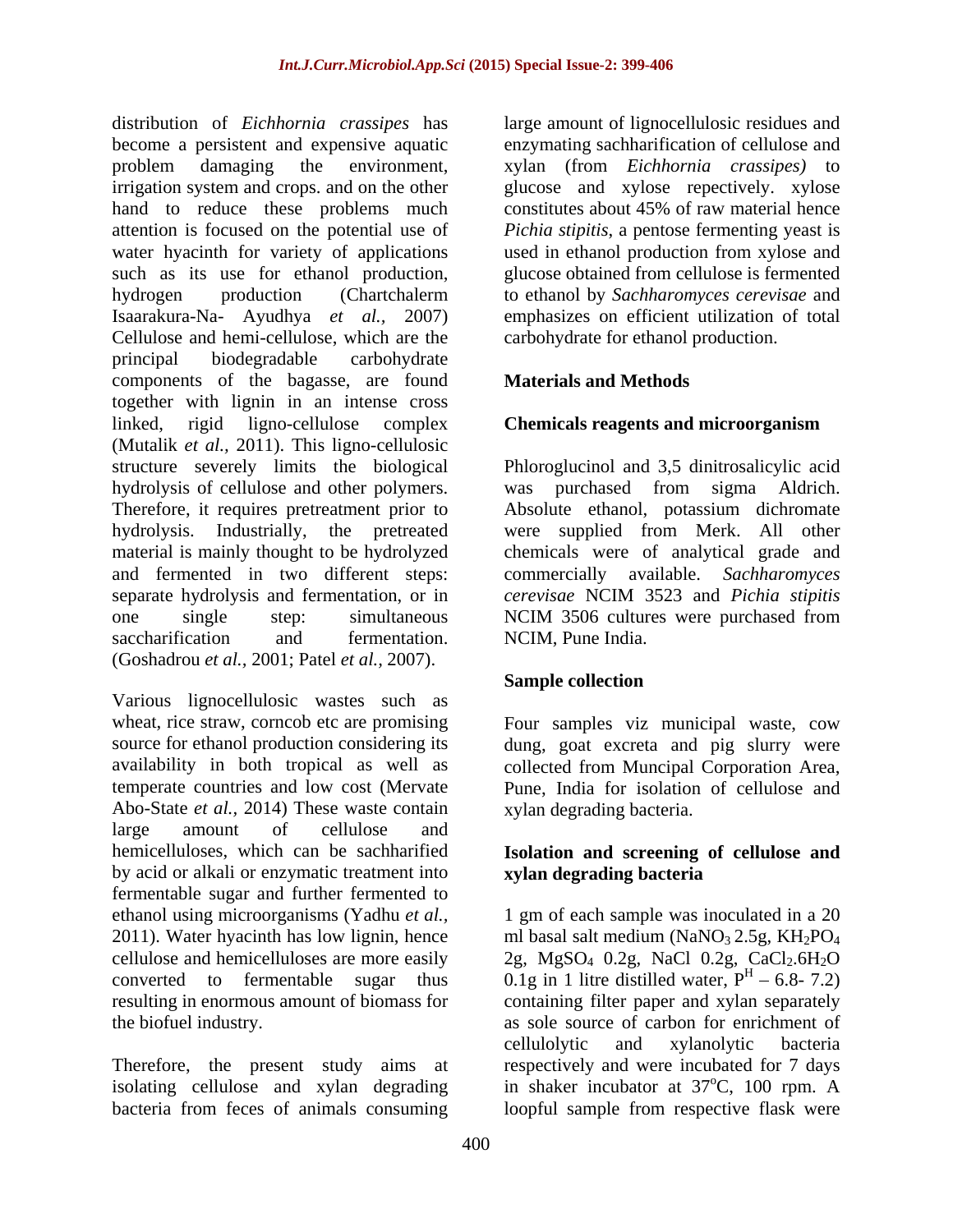streaked on CMC agar (KH<sub>2</sub>PO<sub>4</sub> 0.5g, further assay. MgSO4 0.25g,, Cellulose powder 2g, Agar Colony characteristics of isolates from both xylanolytic isolates were cultured

## **Qualitative screening of cellulolytic and**

bacterial suspension on CMC and Xylan standard; xylose produced in flasks isolates which showed highest zone of al., 2007). clearance on respective plate were selected

Bioethanol from *Eichhornia crassipes* was

plant were collected from natural pond in Charholi, Dist- Pune, Maharashtra, India. Washed thoroughly several times with tap further assay.

agar 15g, gelatin 2g in 1 litre distilled water, individually and in mixed culture of all  $P<sup>H</sup> - 6.8 - 7.2$  and Xylan agar (Xylan 5g, isolate in basal salt medium containing 6.8- 7.2) and Xylan agar (Xylan 5g, isolate in basal salt medium containing NaNO<sub>3</sub> 1g, K<sub>2</sub>HPO<sub>4</sub> 1gm, KCl 1g, MgSO<sub>4</sub> 1gm% *Eichhornia crassipes* powder in 0.5g, Yeast extract 0.5g, Agar agar 15g in 1 separate flasks, and mixed culture were litre distilled water, pH 6.8 7.2) for isolation inoculated in basal salt medium containing of cellulolytic and xylanolytic bacteria. 1gm% CMC powder. In same way media were noted and pure culture were individually and in mixed culture of all prepared on respective media (Ashish *et al.,* isolate in basal salt medium containing 2009; Gupta *et al.,* 2011) 1gm%, *Eichhornia crassipes* powder in **xylanolytic bacteria** 1gm% xylan powder. All flasks were Isolates with highest cellulolytic and sugar produced in flask inoculated with xylanolytic activity were screened cellulolytic bacteria were determined by qualitatively by spot inoculating individual dinitrisalicylic acid method using glucose as agar; plates were incubated at 37°C for 24- inoculated with xylanolytic bacteria were 48 hrs. After incubation plates were flooded determined by phloroglucinol method using with Gram's iodine and diameter of zone of xylose as standard (Gupta *et al.,* 2011, clearance around colony were measured; Chartchalerm Isaarakura-Na- Ayudhya *et*  Selected cellulolytic isolates were cultured individually and in mixed culture of all xylanolytic isolates were cultured separate flasks, and mixed culture were inoculated in basal salt medium containing incubated at 37°C for 3 days. Reducing oC for 3 days. Reducing standard; xylose produced in flasks *al.,* 2007).

for saccharification of substrate *Eichhornia*  **Production of ethanol by fermentation** *crassipes* (Faridha Begum *et al.,* 2013; **process-** After saccharification process Gupta *et al.*, 2011) **respective flasks** were inoculated with **Bioethanol production from** *Eichhornia* inoculum and incubated at 27<sup>o</sup>C for 5 days *crassipes* **by using** *Sachharomyces*  anaerobically. Ethanol concentration from *cerevisae* **and** *Pichia stipitis.* all flasks were determined by dichromate *Sachharomyces cerevisae* and *Pichia stipitis* <sup>o</sup>C for 5 days assay (GO.ogawa Masami *et al.,* 2008).

produced in two steps: **Determination of ethanol content by Pretreatment** (sachharification) of solution  $(0.1M \text{ Cr}_2\text{O}_7^{-2})$  in 5M  $H_2SO_4$ ) was *Eichhornia crassipes* **-** *Eichhornia crassipes* prepared, 7.5g of potassium dichromate in water to remove dirt on it; then plants were prepared by taking 300 $\mu$ l of ethanol solution chopped into small pieces, dried in sunlight of each different concentration (ranging and blended into fine powder and stored in from 0.5g% to 4g%) into small plastic caps airtight container at room temperature for and placed into a beaker containing 3ml of**Dichromate assay -** Acid dichromate solution (0.1M  $Cr_2O_7^{-2}$  in 5M  $H_2SO_4$ ) was in 5M  $H_2SO_4$ ) was dilute sulfuric acid and final volume was adjusted to 250ml with deionized water. Standard calibration curve of ethanol was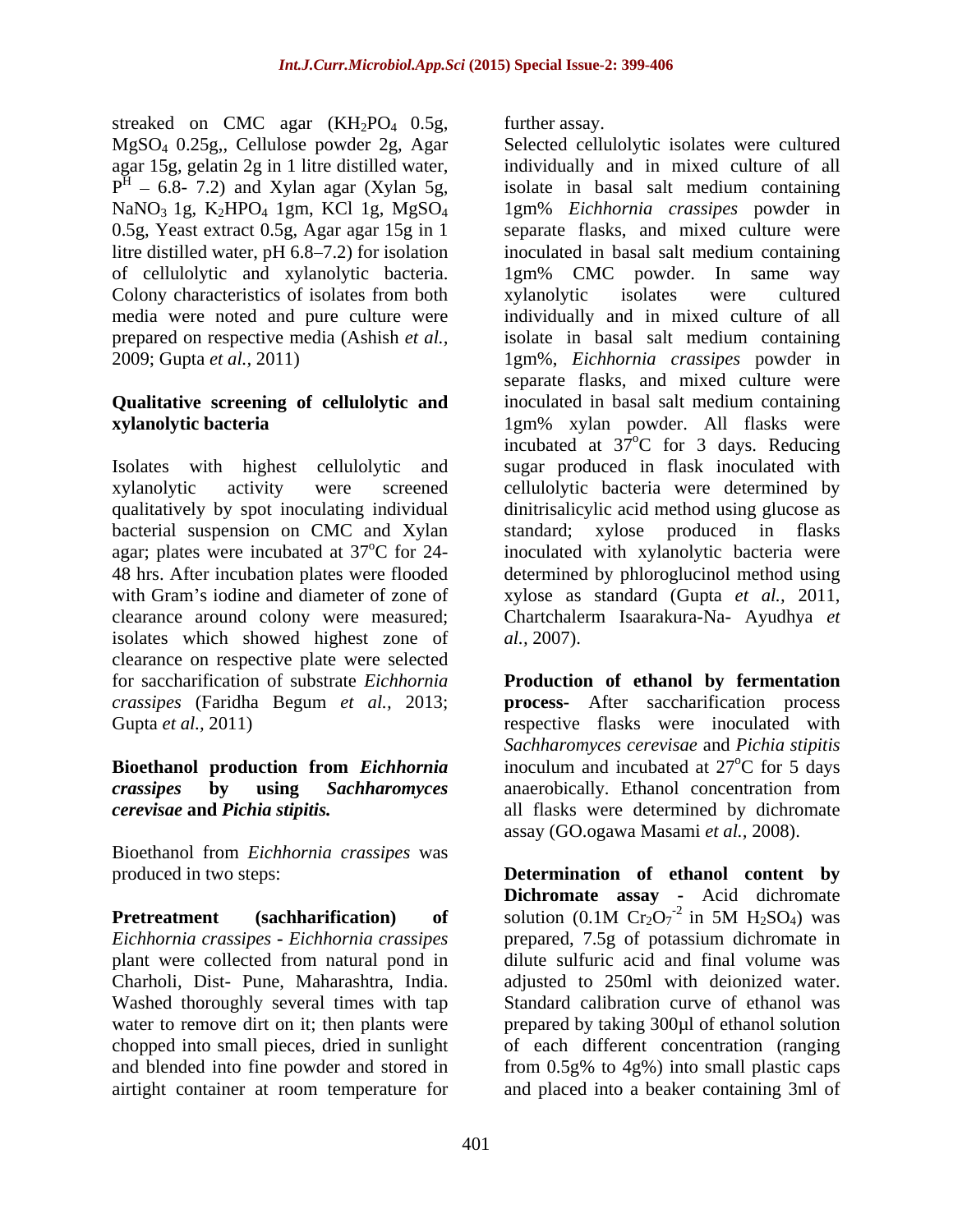acid dichromate solution; beakers were content in all samples after fermentation was showed maximum zone of clearance that estimated by same procedure and referring

## **Isolation and Qualitative screening of cellulolytic and xylanolytic bacteria**

Cellulose and xylan degrading bacteria from municipal waste, cow dung, goat excreta and pig slurry were enriched in cellulose and xylan containing liquid media, and isolated on CMC agar and xylan agar respectively. Total 43 isolates were obtained out of which isolate number 1-34 have xylan degrading capacity and isolate number 35-43 have cellulose degrading capacity. Best xylan

tightly sealed with parafilm and kept at growing them on xylan agar and measuring room temperature for 30 minutes. The respective diameter of zone of clearance; absorbance was recorded at 590nm. Ethanol isolate no 1,2,5,6,7,8,9,10,11,20,22,23,24 standard ethanol absorbance (Chartchalerm 7,8,9,20 (source- goat excreta) were selected Isaarakura-Na- Ayudhya *et al.,* 2007). for sachharification of *Eichhornia crassipes* **Result and Discussion Cellulolytic bacterial isolates**; isolate no degrading isolates were screened by showed maximum zone of clearance that was in between 1.5- 5.4cm; out of which substrate (Table 1& figure 1). Among all 39,40 (source- Pig slurry), 42(cow dung), 43 (goat excreta) showed highest zone of clearance on CMC agar that was in between 2-4cm and were selected for sachharification of *Eichhornia crassipes* substrate (Table 2; Figure 2). Cellulose degrading bacteria from goat rumen fluid showed best cellulase activity in presence of xylose (Faridha Begum *et al.,* 2013) and Cherie J. Ziemer (2013) also isolated 573 bacterial isolates from cow feces which showed cellulose xylan pectin degrading bacteria. We have also obtained isolate similar to them.

**Table.1** Qualitative screening of xylan degrading bacteria on xylan agar

|                |              | Diameter of |                |               | Diameter of           |
|----------------|--------------|-------------|----------------|---------------|-----------------------|
| <b>Isolate</b> |              | zone of     | <b>Isolate</b> | <b>Source</b> | zone of               |
| number         | Source       | clearance   | number         |               | clearance             |
|                |              | $(cm)$      |                |               | $(cm)$                |
|                | Goat excreta | 4.1         | 15             | Cow dung      | 2.5                   |
|                | Goat excreta | 3.5         | 16             | Cow dung      |                       |
|                | Goat excreta | $\sim$      | 17             | Cow dung      | 1.5                   |
|                | Goat excreta |             | 18             | Cow dung      | 1 <sub>7</sub><br>1.1 |
|                | Cow dung     |             | 19             | Cow dung      | 2.5                   |
|                | Cow dung     |             | 20             | Cow dung      | 5.4                   |
|                | Cow dung     | 4.2         | 22             | Cow dung      | 3.6                   |
| 1 <sub>0</sub> | Cow dung     |             | 23             | Pig slurry    | 3.6                   |
| 11.<br>11      | Cow dung     |             | 24             | Pig slurry    | 3.8                   |
| 13             | Cow dung     |             |                |               |                       |
| 14             | Cow dung     | 2.3         |                |               |                       |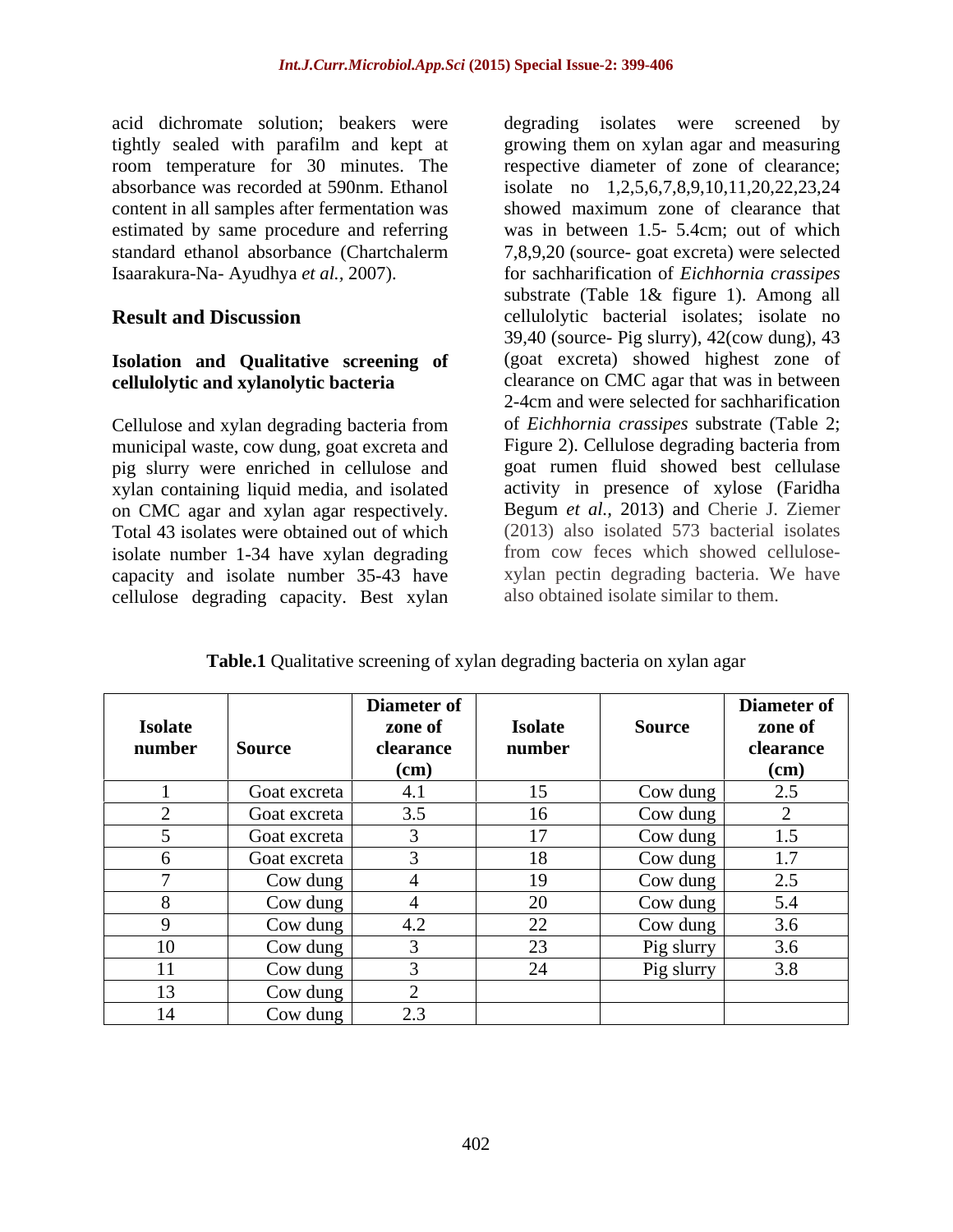### *Int.J.Curr.Microbiol.App.Sci* **(2015) Special Issue-2: 399-406**

| No. Of isolate            | Source       | Diameter of zone of |
|---------------------------|--------------|---------------------|
|                           |              | clearance (cm)      |
| $\Omega$<br>$\sim$ $\sim$ | Soil         |                     |
| $\sim$                    | Soil         |                     |
| $\Omega$                  | Pig slurry   |                     |
| 20<br>ັ                   | Pig slurry   | $\cup \cdot \cup$   |
| -40                       | Pig slurry   |                     |
| 42                        | Cow dung     | ັ∙~                 |
| 41.                       | Goat excreta |                     |

| <b>Table.2</b> Qualitative screening of c | . cellulose | a on CMC agar<br>se degrading bacteria |  |
|-------------------------------------------|-------------|----------------------------------------|--|
|                                           |             |                                        |  |

**Table.3** Xylose content of substrate after pretreatment and ethanol obtained on fermentation by *Pichia stipitis*

| <b>Substrate</b>   | <b>Isolates in</b>                                              | Xylose (mg/g                                                      | Ethanol $(g\%)$                                      |
|--------------------|-----------------------------------------------------------------|-------------------------------------------------------------------|------------------------------------------------------|
|                    | and the state of the state of the state of the<br>  mix culture | <b>Contract Contract Avenue</b><br>$\sim$ $\sim$<br>of substrate) |                                                      |
| <i>E.crassipes</i> | 7,8,9,20                                                        | $\sim$ $\sim$                                                     | 3.05                                                 |
| --<br>Xylan        | 7,8,9,20                                                        | 300<br>ovv                                                        | $\Delta$<br>$\blacksquare \blacksquare \blacksquare$ |

**Table.4** Glucose content of substrate after pretreatment and ethanol obtained on fermentation by Sachharomyces cerevisiae

| <b>Substrate</b>                               | <b>Isolates in</b> | Glucose $(mg/g \mid Ethanol (g%)$ |       |
|------------------------------------------------|--------------------|-----------------------------------|-------|
|                                                | mix culture        | of substrate)                     |       |
| $\overline{\phantom{a}}$<br><i>E.crassipes</i> | 39,40,42,43        | 378                               | - - - |
| <b>CMC</b>                                     | 39,40,42,43        | 10<<br>$\frac{1}{2}$              | ---   |

Figure.1 Qualitative screening of xylan degrading bacterial isolates a) Isolate 1,2 b) Isolate 5,6,7,8 c) Isolate 9,10,11,12 d) Isolate 13,14,15,16 e) Isolate 17,18,19,20 f) Isolate 22,23,24,25

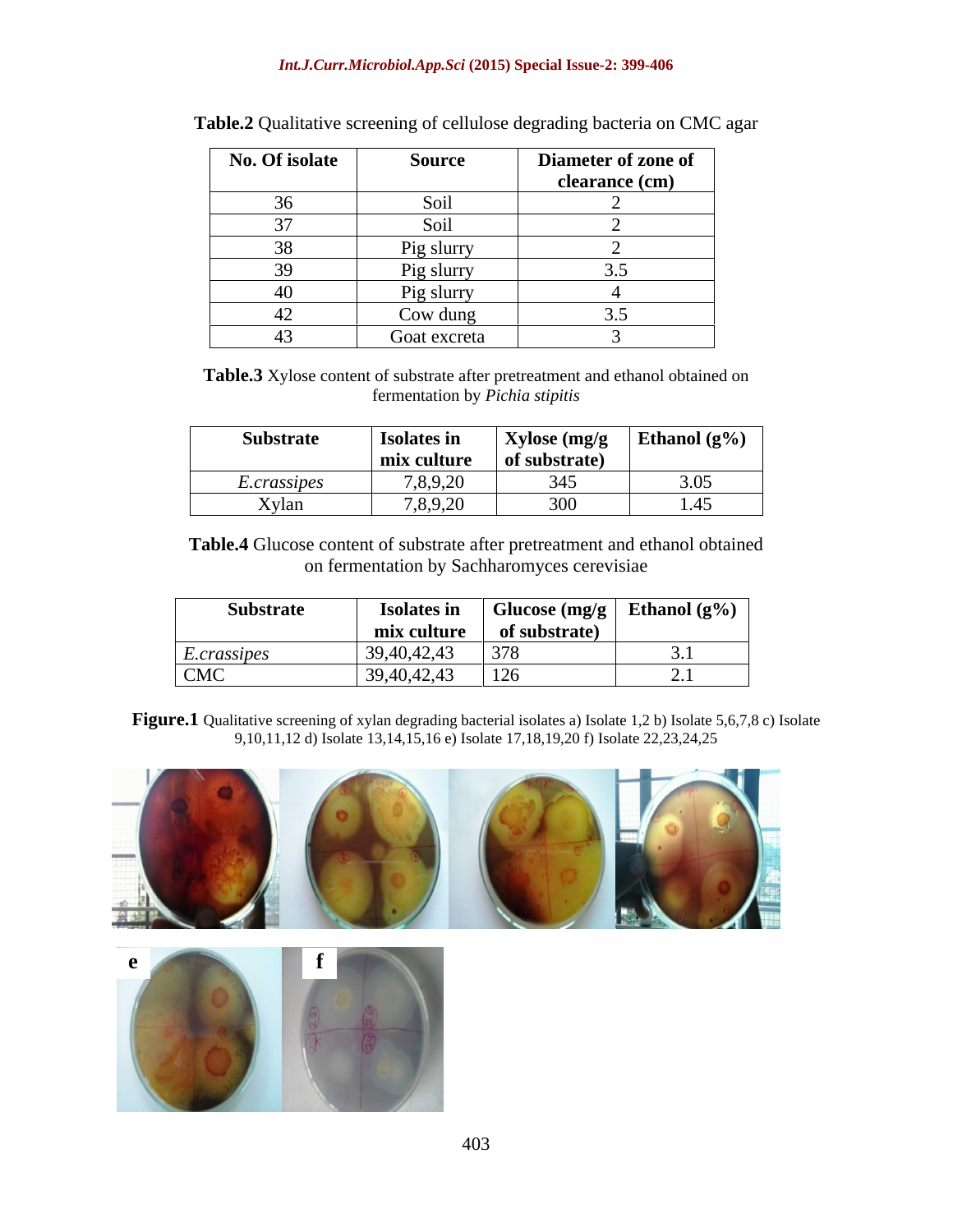**Figure.2** Qualitative screening of cellulose degrading bacterial isolates a) Isolate 36 b) Isolate 37,38,39,40 c) Isolate 42,43



**Figure.3** a) *Eichhornia crassipes* plant (Water hyacinth). b) Collection of *Eichhornia crassipes*





**Figure.4** Fermentable sugar (Glucose & Xylose) produced on enzymatic Sachharification of pure substrate and *Eichhornia crassipes*

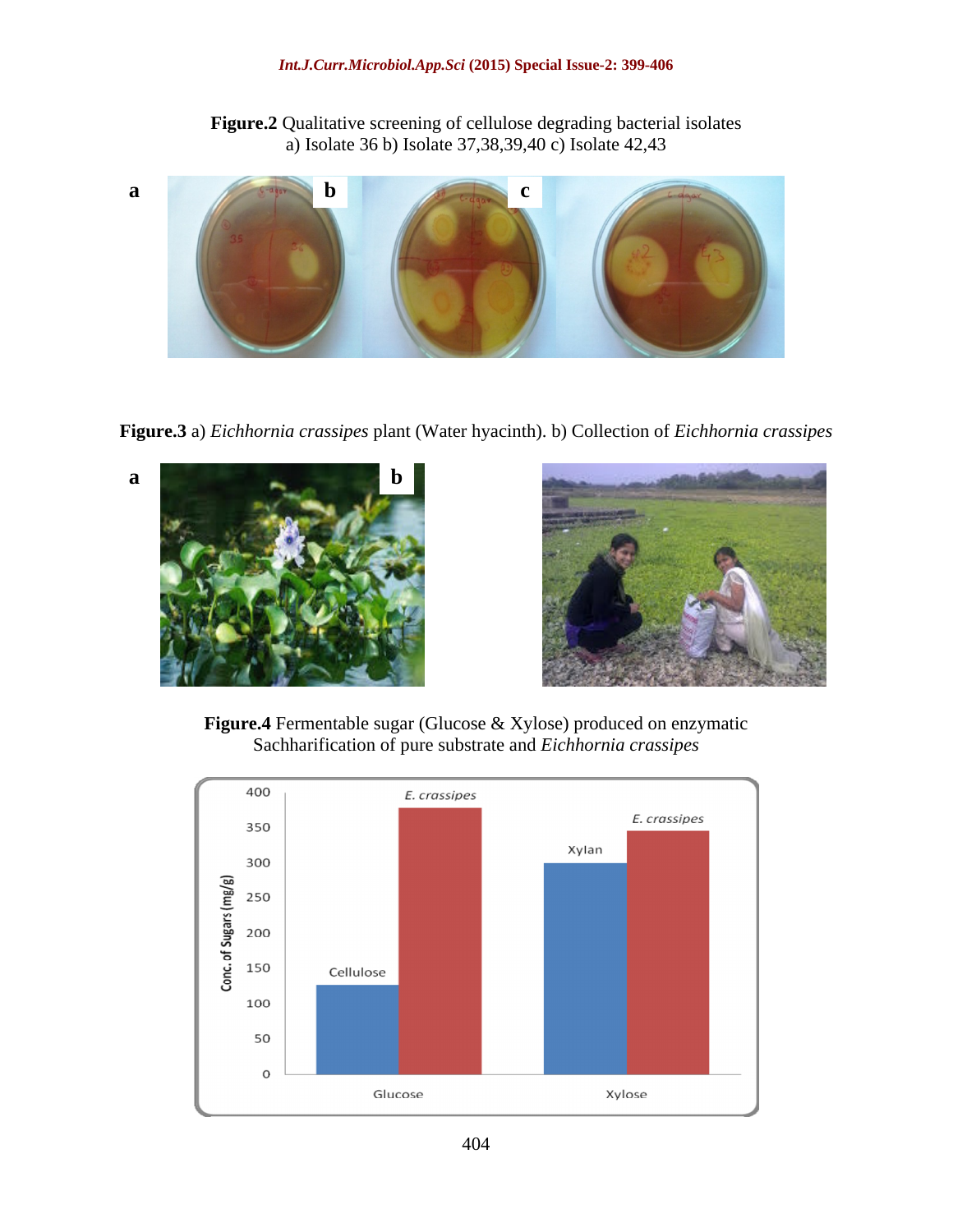



## *Eichhornia crassipes* **and Bioethanol production**

378 mg/gm& 126 mg/gm reducing sugar and 3.1g% & 2.1g% ethanol were produced 3 Figure 4&5), which is much greater than yield (1.01g/l) obtained by Chartchalerm *Eichhornia crassipes* substrate & Xylan by sources. Whereas GO.ogawa Masami *et al.,* obtained 22.4ml of ethanol/kg of dried water hyacinth in which substrate was pretreated with  $1\%$ H<sub>2</sub>SO<sub>4</sub>(v/v). Concentration of ethanol obtained was more compared to reducing sugar produced on sachharification Principal, Modern College of Arts, that is probably because ruminant isolates are facultative (Marvin P. Bryant, 1959) Pune-16, India and Head, Department of therefore continuously sachharifies substrate Biotechnology for providing laboratory and to fermentable sugar which is fermented to

**Pretreatment (sachharification) of** ethanol by *Sachharomyces cerevisae* under anaerobic condition.

from *Eichhornia crassipes* substrate& CMC fermentable sugar and fermentation of both powder, respectively (Table 4; Figure 4&5). glucose and xylose to ethanol to increase And 345 mg/gm & 300 mg/gm of xylose ethanol yield. As previously mentioned and 3.05g% & 1.45g% ethanol were produced from *Eichhornia crassipes* aquatic weed which is creating problems to substrate& Xylan powder respectively(Table aquatic and terrestrial systems; for this much Isaarakura-Na- Ayudhya *et al.* (2007) from due to pernicious invasive growth. The *candida shehatae. Eichhornia crassipes* process to get economically important gives more sugar and ethanol than pure product from it and more or less helps in In conclusion we explored efficiency of ruminant microflora for biological pretreatment of *Eichhornia crassipes* to water hyacinth is one of the expensive emphasis is given to control its growth, but most of the time all measures are ineffective technique herein provides cost effective lowering plant.

## **Acknowledgements**

The authors gratefully acknowledge The Principal, Modern College of Arts, Commerce and Science, Ganeshkhind, instrument facility for this project.